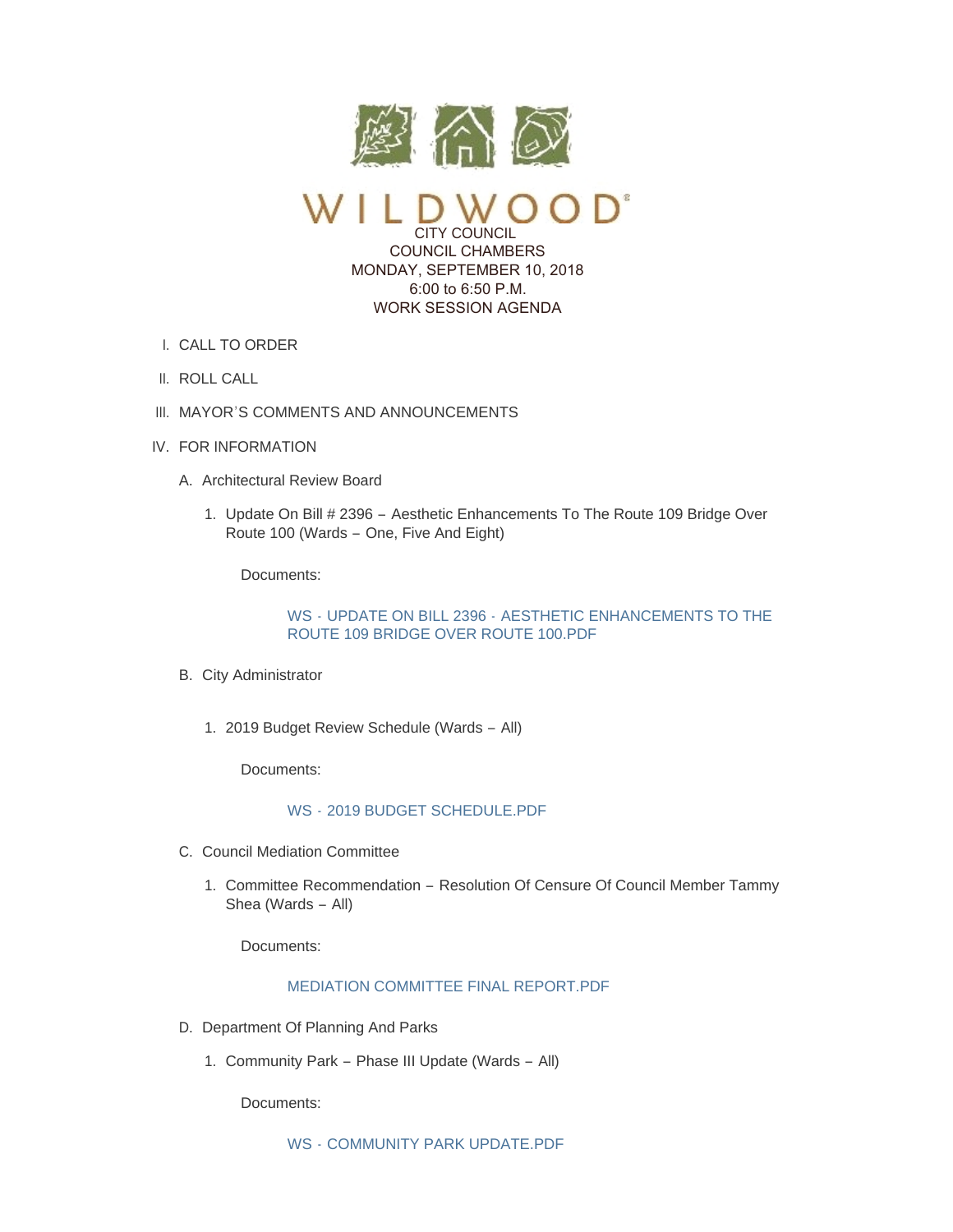Wildwood Celebration Commission Update (Wards – All) 2.

Documents:

WS - [WILDWOOD CELEBRATION COMMISSION.PDF](https://www.cityofwildwood.com/AgendaCenter/ViewFile/Item/17044?fileID=24344)

- E. Department Of Public Works
	- 1. Update On Postponed Bill #2382 Route 109 Improvements At Main Street (Wards -One And Eight)

Documents:

WS - UPDATE ON POSTPONED BILL 2382 - ROUTE 109 [IMPROVEMENTS AT MAIN STREET.PDF](https://www.cityofwildwood.com/AgendaCenter/ViewFile/Item/17046?fileID=24343)

F. Rural Internet Access Committee Update (Wards - All)

Documents:

## WS - [RURAL INTERNET UPDATE.PDF](https://www.cityofwildwood.com/AgendaCenter/ViewFile/Item/17047?fileID=24338)

G. Construction Project Update (Wards - All)

Documents:

#### WS - [CONSTRUCTION PROJECT UPDATE.PDF](https://www.cityofwildwood.com/AgendaCenter/ViewFile/Item/17048?fileID=24339)

- V. FOR ACTION
	- A. Planning And Parks Committee
		- 1. Discussion Regarding Timing Of Town Center Plan Update (Wards One, Four, Five, Seven And Eight)

Documents:

# WS - [TOWN CENTER PLAN UPDATE.PDF](https://www.cityofwildwood.com/AgendaCenter/ViewFile/Item/17056?fileID=24342)

2. Update On Belleview Farms Property (Wards - All)

Documents:

## WS - [UPDATE ON BELLEVIEW FARMS PROPERTY.PDF](https://www.cityofwildwood.com/AgendaCenter/ViewFile/Item/17052?fileID=24341)

- B. EXECUTIVE [CLOSED] SESSION: Lease, Purchase Or Sale Of Real Estate [RSMO 610.021(2) 1994]
- VI. MISCELLANEOUS
- VII. ADJOURNMENT

*City Council will consider and act upon the matters listed above, and such others as may be presented at the meeting and determined to be appropriate for discussion at that time.*

*Notice is hereby given that the City Council may also hold a closed meeting for the purpose of dealing with matters relating to one or more*